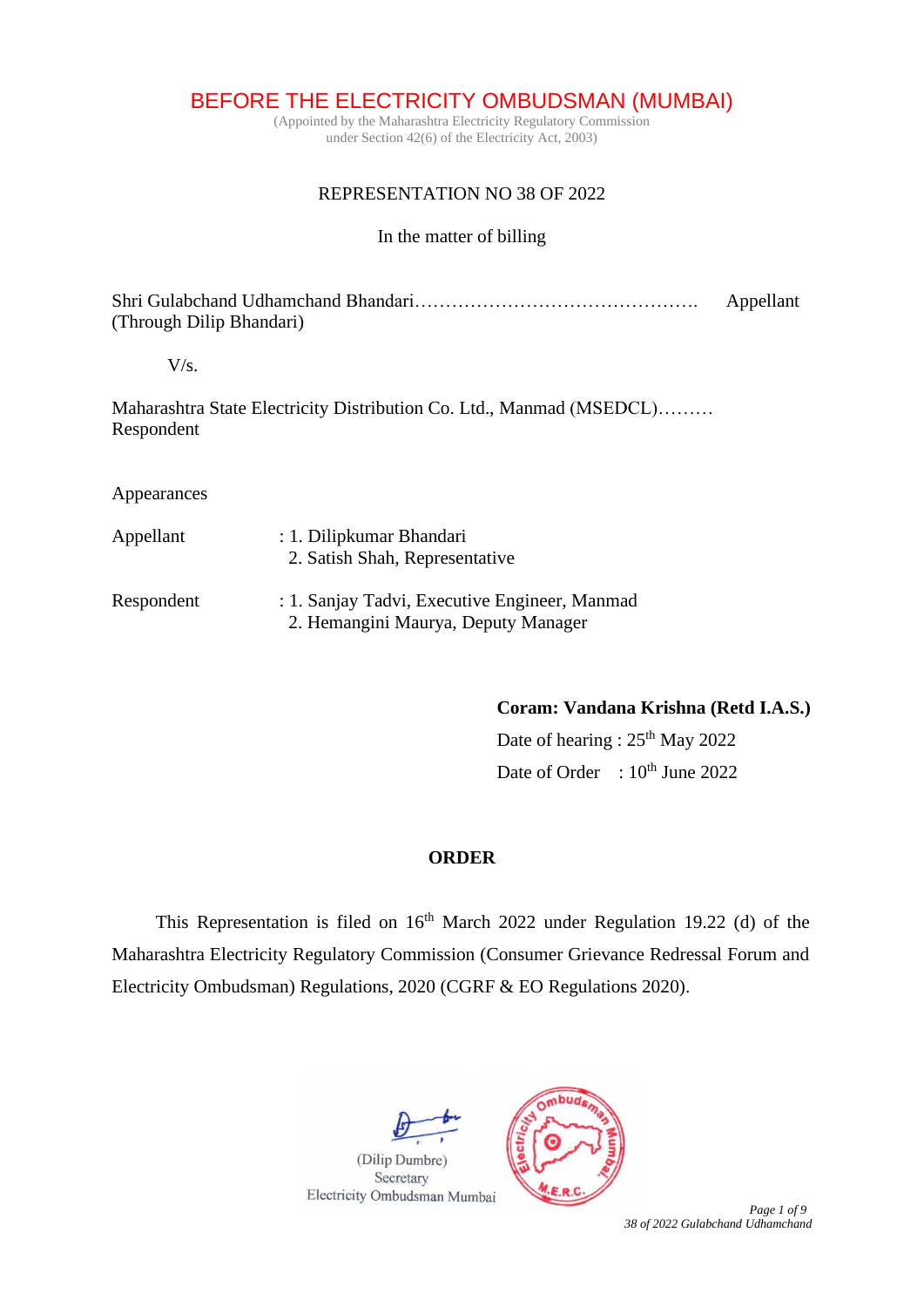### **Preamble:**

The Appellant had initially filed the grievance in Consumer Grievance Redressal Forum Nashik (the Forum) on 17.11.2021. However, the Forum not being operational due to vacancy of Chairperson and Independent Member, the grievances could not be heard for more than 60 days. The Appellant, therefore, filed this Representation under Regulation 19.22 (d) of CGRF & EO Regulations 2020.

- 2. The Appellant has filed this representation stating in brief as follows:
	- (i) The Appellant is a LT Commercial Consumer (No.077510000091) from 01.01.1961 for the purpose of jewellery shop at Saraf Bazar, Tal. Manmad, Dist. Nashik.
	- (ii) The Appellant runs his business as well as residence at one place. The power supply is used for residential purpose, as the Jewellery Shop is totally closed since for more than 5 years.
	- (iii) Hence the Appellant filed an online application No. 29242794 dated 13.02.2021 for change of Tariff Category from LT-II (A) : Commercial to LT-I (B) : Residential. The Test Report for installation was also uploaded on the portal of MSEDCL. Thereafter, the Appellant followed up with MSEDCL office vide his letter dated 12.03.2021, e-mail dated 23.03.2021, 24.03.2021, letter dated 22.04.2021 delivered on 01.06.2021 and e-mail dated 23.06.2021. However, the Respondent neither replied to his letters or e-mails nor any decision was taken for change of tariff category.
	- (iv) The Appellant filed grievance application with Internal Complaint Redressal System (ICRS) on 20.08.2021 in physical form. The ICRS failed to give decision. Hence, the Appellant approached the Forum, on 14.11.2021. No decision has been received from the Forum even after 3 months' period is over. Hence, the Appellant approached the Electricity Ombudsman(Mumbai) for redressal of his grievance.
	- (v) As per Electricity Supply Code and Standards of Performance of Distribution Licensees including Power Quality Regulations, 2021 ( Supply Code & SOP



*38 of 2022 Gulabchand Udhamchand*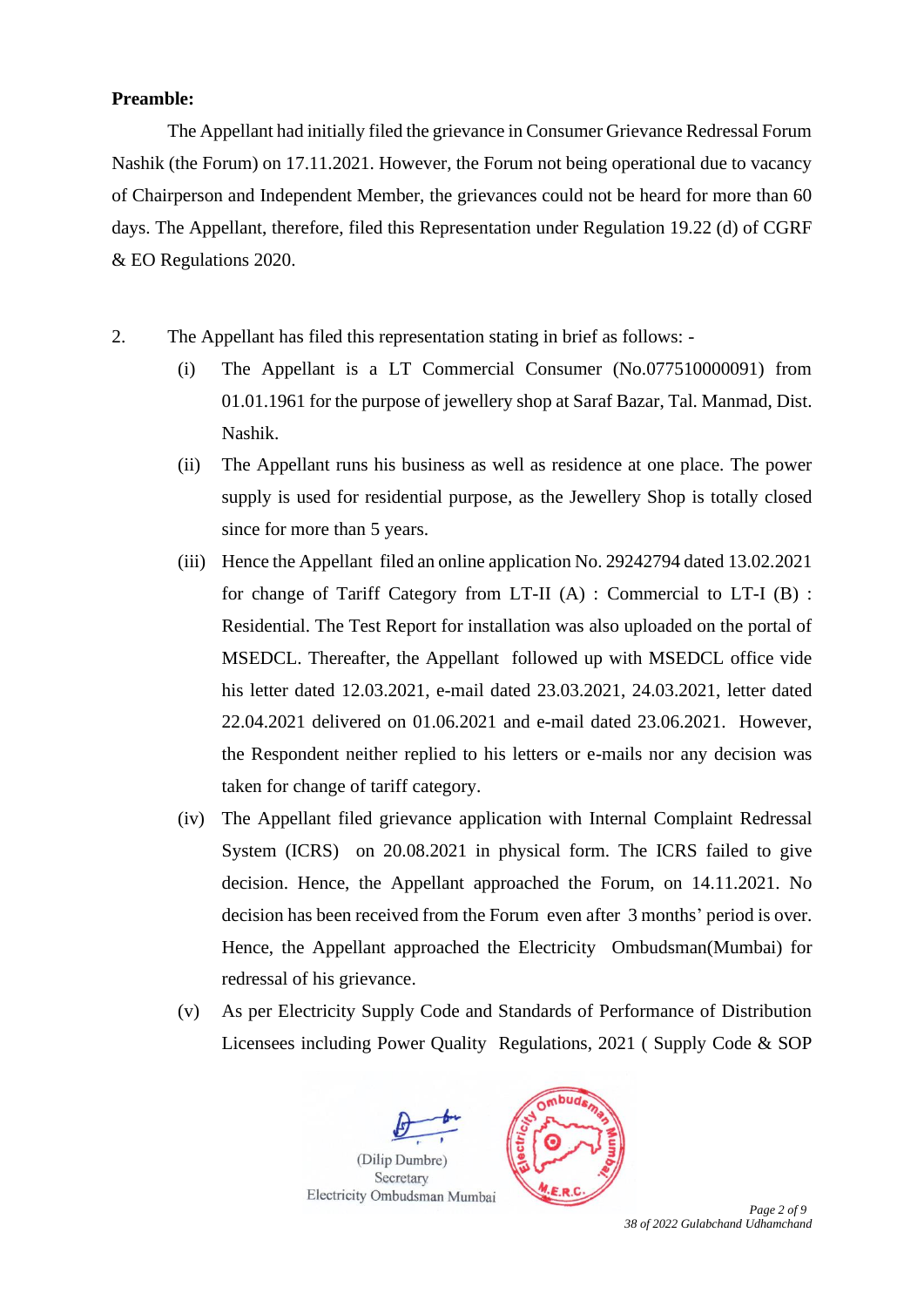Regulations 2021) of the Maharashtra Electricity Regulatory Commission, the time period for change of tariff category is from the second billing cycle i.e., it should have been done from  $1<sup>st</sup> March-2021$ . However, it is regretted to note that in spite of his repeated follow up, the Respondent has not changed the tariff category.

- (vi) The Appellant has been charged with commercial tariff category instead of residential tariff. The power is presently being used only for residential purpose.
- (vii) Further, as laid down in the Supply Code & SOP Regulations 2021, the Respondent is liable to pay compensation at Rs.100/- per week, max. Rs.500/-, to the Appellant due to failure to change tariff category from  $2<sup>nd</sup>$  billing cycle.
- (viii) In view of the above, the Appellant prays that the Respondent be directed
	- (a) to change tariff category from Commercial to Residential from retrospective effect from  $1<sup>st</sup>$  March-2021 and to pay the differential tariff amount.
	- (b) to pay the tariff difference between  $LT-I(A)$  to  $LT-I(B)$  of about Rs.900/per month from 2nd billing cycle till implementation of tariff change by MSEDCL.
	- (c) to pay the interest charges as applicable under Section  $62(6)$  of Electricity Act, 2003 on the above tariff difference.
	- (d) to compensate as per Supply Code & SOP Regulations 2021.
	- (e) to pay compensation of Rs.10,000/- towards mental agony, expenditure for follow up with MSEDCL, filing grievance application, attending offices of MSEDCL, attending hearings, man-hour cost, travelling expenses etc.
- 3. The Respondent filed its reply by letter dated 20.12.2022 stating in brief as under:
	- (i) The Appellant is a LT Commercial Consumer (No.077510000091) from 01.01.1961 at Saraf Bazar, Tal. Manmad, Dist. Nashik for the purpose of jewellery shop. Shri Dilip Kachardas Bhandari has filed this grievance as the



*38 of 2022 Gulabchand Udhamchand*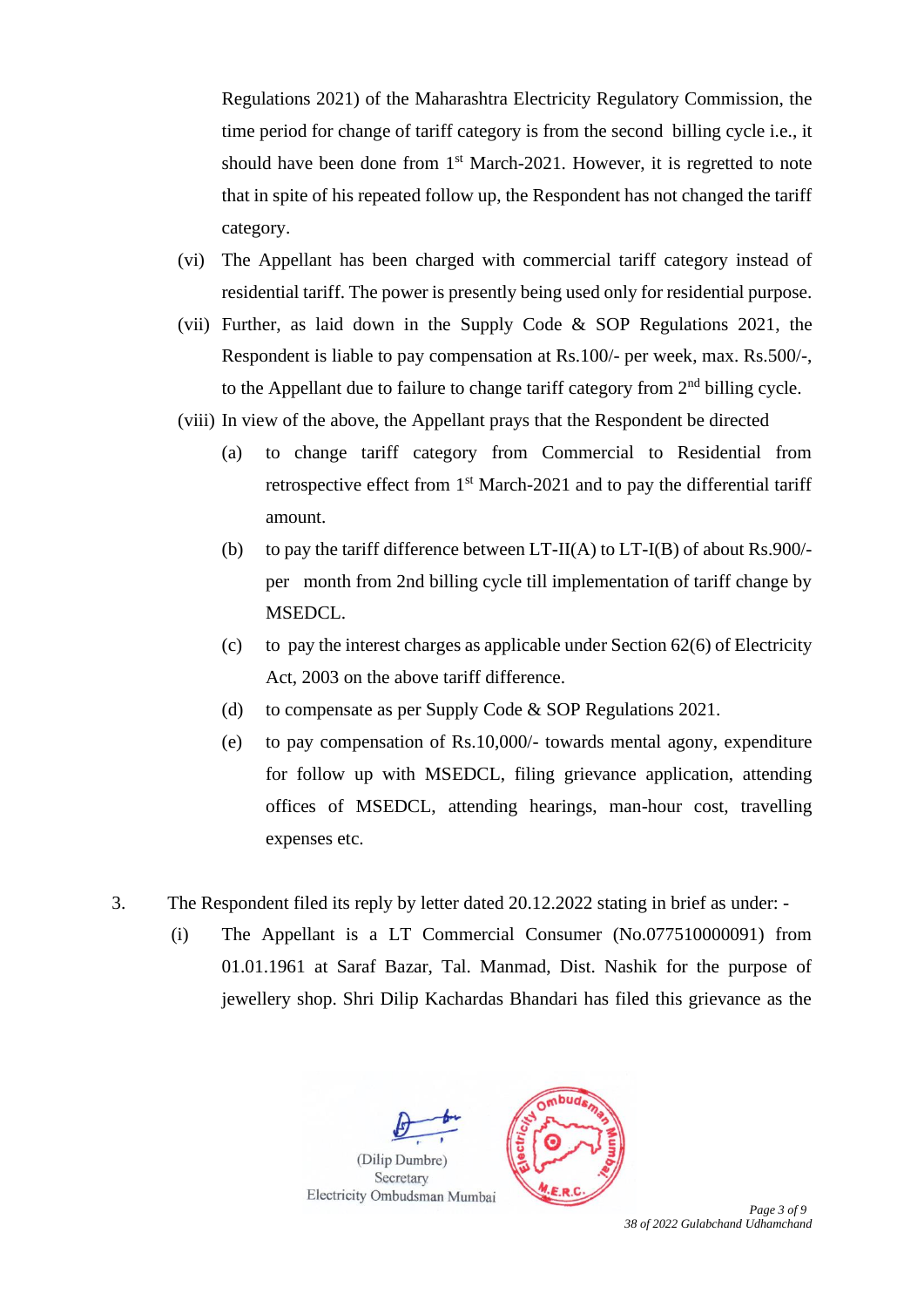connection is in the name of his grandfather i.e., late Gulabchand Udhamchand Bhandari.

- (ii) The Respondent stated that the Appellant approached the Electricity Ombudsman (Mumbai) in the year 2019 for a billing dispute and purpose of use of power supply. The Hon'ble Electricity Ombudsman (Mumbai) by its order dated 24.02.2020 in Representation No.211 of 2019 (Case of Shri Gulabchand Udhamchand Bhandari V/s. MSEDCL) directed the Respondent to serve notice under Section 163 of the Electricity Act, 2003 to the Appellant to take the reading, and if the Appellant does not cooperate in taking the reading, appropriate police Complaint be filed against the Appellant. It was also directed that the Meter may be taken out of the premises for convenience of regular meter reading. The Appellant may apply for fresh Residential connection.
- (iii) The Appellant did not allow the agent of MSEDCL to take reading inside the premises most of the time by creating silly issues which resulted in the Appellant being billed on average basis. He did not apply for a new connection for residential purpose but started to take power from his commercial connection which was given for Jewellery Shop.
- (iv) The Appellant applied for change of tariff category through online Web portal of the Respondent on 13.02.2021 from commercial to residential. The same was confirmed by his letter dated 12.03.2021.The Respondent's Asst. Engineer (Section II) along with his staff personally visited the spot to check the use of the premises, however, the Appellant did not permit to enter the premises, and hence, it was not possible to confirm the purpose of power supply. The Respondent has limitation to tackle the Appellant further due to heavy work pressure.
- (v) The Appellant put on record various photographs of the premises, showing the closed shutters of the jewellery shop, the meters located outside of the neighbouring shops, etc. The Staff and the meter reading agency has given written complaints to the Authorities of Respondent against the whimsical behaviour of the Appellant, in not allowing entry and meter reading.



*38 of 2022 Gulabchand Udhamchand*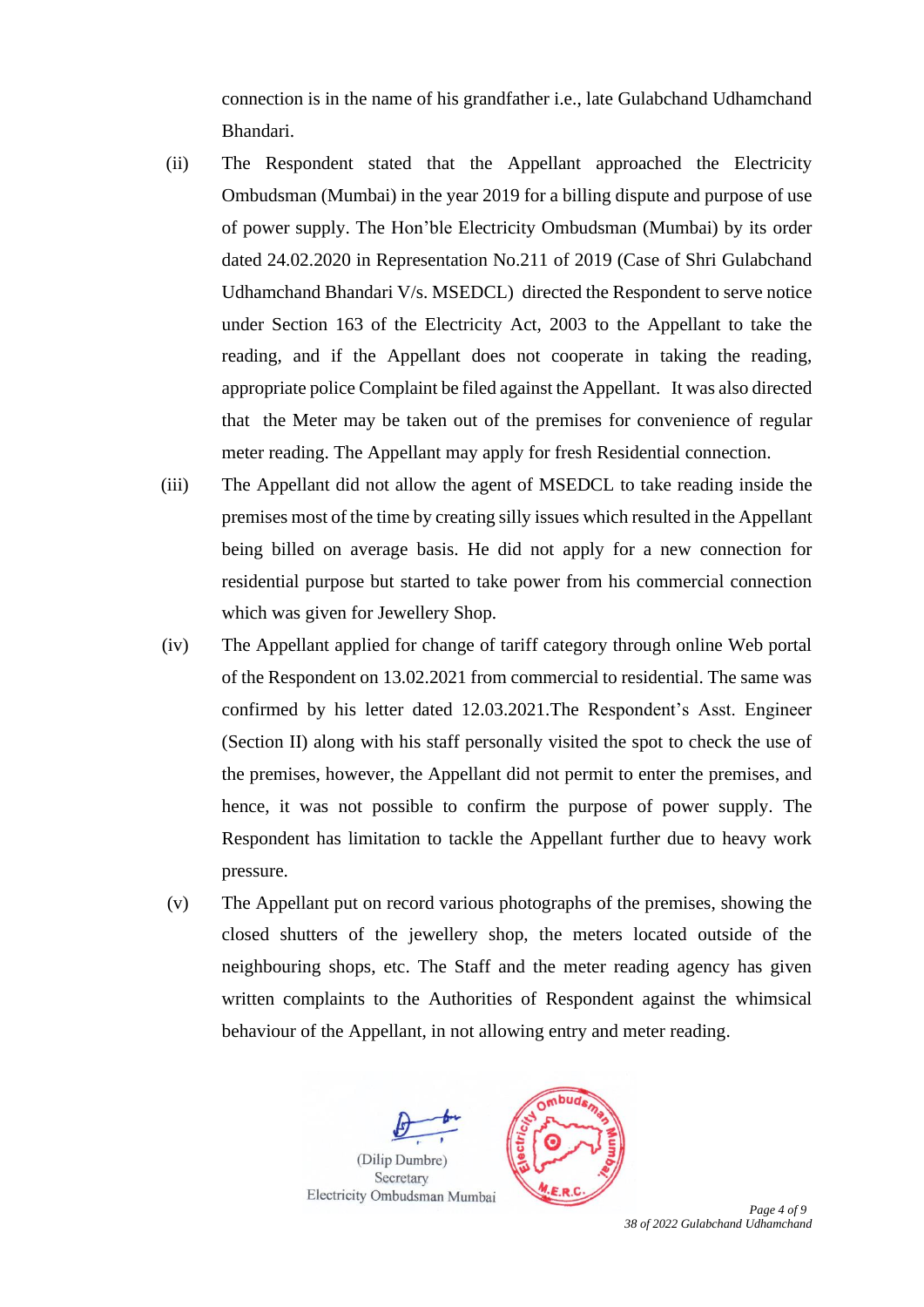- (vi) The Respondent once again issued a notice to the Appellant on 07.04.2022 requesting to allow the shifting of the meter from inside his shop to outside, so that the meter will be accessible for the reading, to pay the outstanding bill and to allow spot inspection of the premises. However, he did not allow the same.
- (vii) There is a possibility of suspected irregularities in the meter. The Appellant makes propaganda of minor issues of name plate etc., to divert the main issue of the shifting of the meter.
- (viii) The Respondent is unable to enter the premises and to carry out inspection for taking a decision of change of tariff category as mentioned above.
	- (ix) In the circumstances, the Respondent prays that the Appellant be directed to comply with the order of the Electricity Ombudsman dated 24.02.2020 at first, otherwise the Representation be rejected.

4. The e-hearing was held on 25.05.2022 through Video Conference. Both the parties argued in line with their written submissions. The Appellant argued that this is a separate new grievance and hence, order dated 24.02.2020 in Representation No.211 of 2019 has nothing to do with this grievance. The Appellant further argued that the premises are being used for residential purpose as the Jewellery shop is totally closed. There are no outstanding dues in bill, and statutory Test Report was also submitted. The Respondent is supposed to change the tariff category from Commercial to Residential in the second billing cycle from the date of application i.e., 13.02.2021. The Appellant argued that there is no proper Identity Card to recognise the Staff or agent of the Respondent. Hence, it is very difficult to give entry to unauthorized persons for visiting the premises on various occasions. In view of the above, the Appellant prays that the Respondent be directed for change of tariff category from the date of application.

5. The Respondent argued that the Appellant never allowed access to the meter for the meter readers to take the readings. These agents or meter readers are well known by everyone in the locality, and they regularly come to take readings every month. There is no problem in taking the readings of neighbouring shops. The Respondent stated that the Appellant



*38 of 2022 Gulabchand Udhamchand*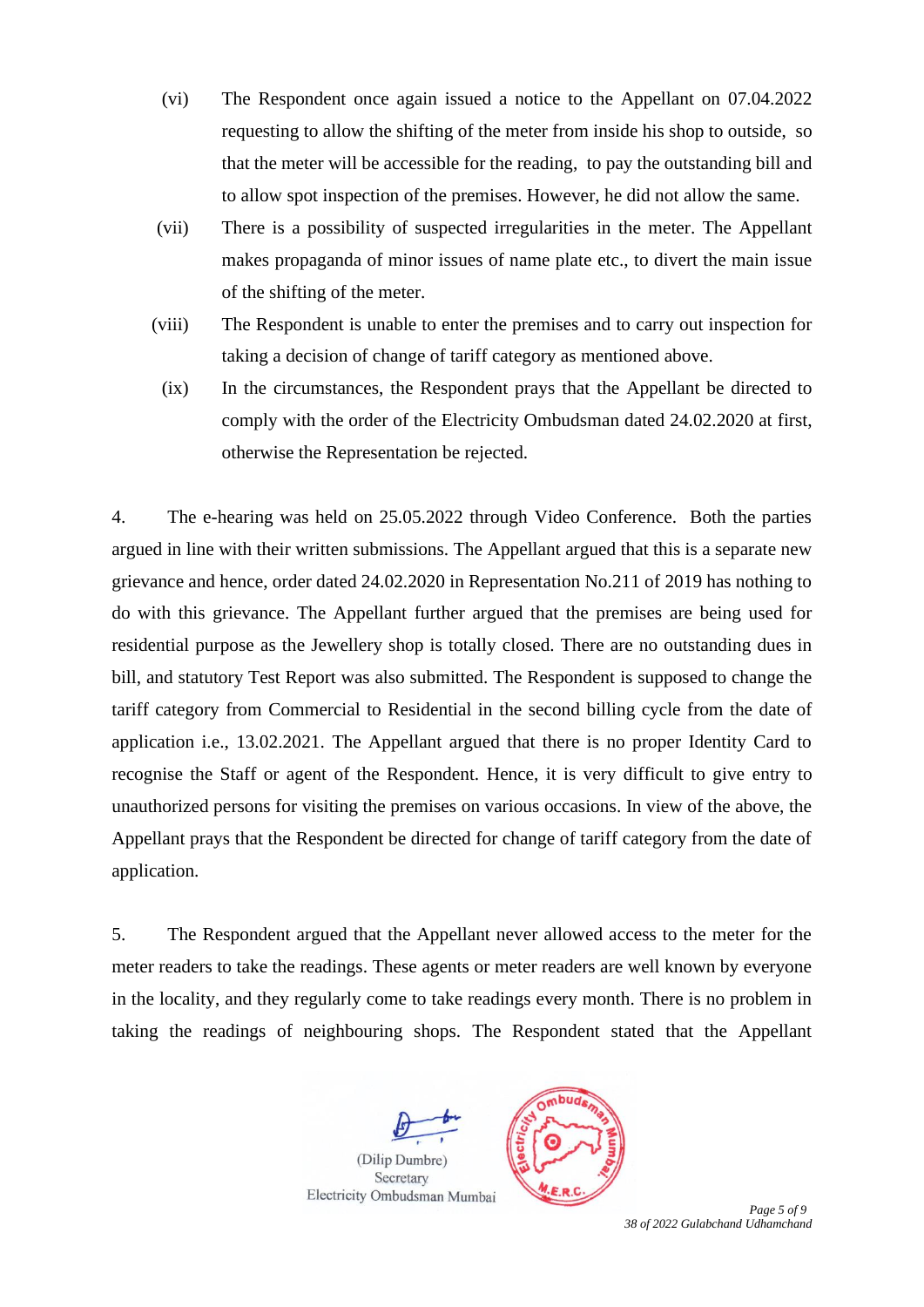approached the Electricity Ombudsman (Mumbai) in the year 2019 for a billing dispute and purpose of use of power supply. The Hon'ble Electricity Ombudsman (Mumbai) by its order dated 24.02.2020 in Representation No.211 of 2019 has given directives for shifting the meter in an appropriate place. However, the Appellant did not allow to shift the meter. He is in arrears and a defaulter consumer. He did not allow to inspect the premises. Hence, the change of tariff category with retrospective effect is not done. In view of above, the Respondent prays that the Appellant be directed to comply with order of the Electricity Ombudsman dated 24.02.2020 at first, otherwise the Representation be rejected.

6. During the course of hearing, it was directed to carry out a Joint Inspection of the premises on 26.05.2022 for verification of use, to take the reading, as well as to explore shifting of meter at a suitable place outside for taking future readings. A notice was served on both the parties vide letter dated 03.06.2022 for shifting of meter in appropriate place.

# **Analysis and Ruling**

7. Heard the parties and perused the documents on record. The premises had two electric connections, one being commercial (jewellery shop) and the other residential. Due to internal disputes of the family, residential connection was disconnected long back for non-payment of outstanding dues. Thereafter, the occupier continued to draw power from the existing commercial connection (Cons. No. No.077510000091) . This was possible due to interconnected configuration of shop as well as residence in one premises.

8. The Appellant filed representation on 28.11.2019 before the Electricity Ombudsman (Mumbai) with the following prayers:

- *"(a) The bill of February 2019 be revised as per Section 56 (2) of the Act without any interest and DPC. Suitable instalments be provided.*
- *(b) Appropriate tariff be applied.*
- *(c) The arrears of Shri Kachardas Bhandari be cancelled from the Appellant's account.*

 *(d) To compensate for not issuing bills as per readings under SOP Regulations."* 





 *Page 6 of 9 38 of 2022 Gulabchand Udhamchand*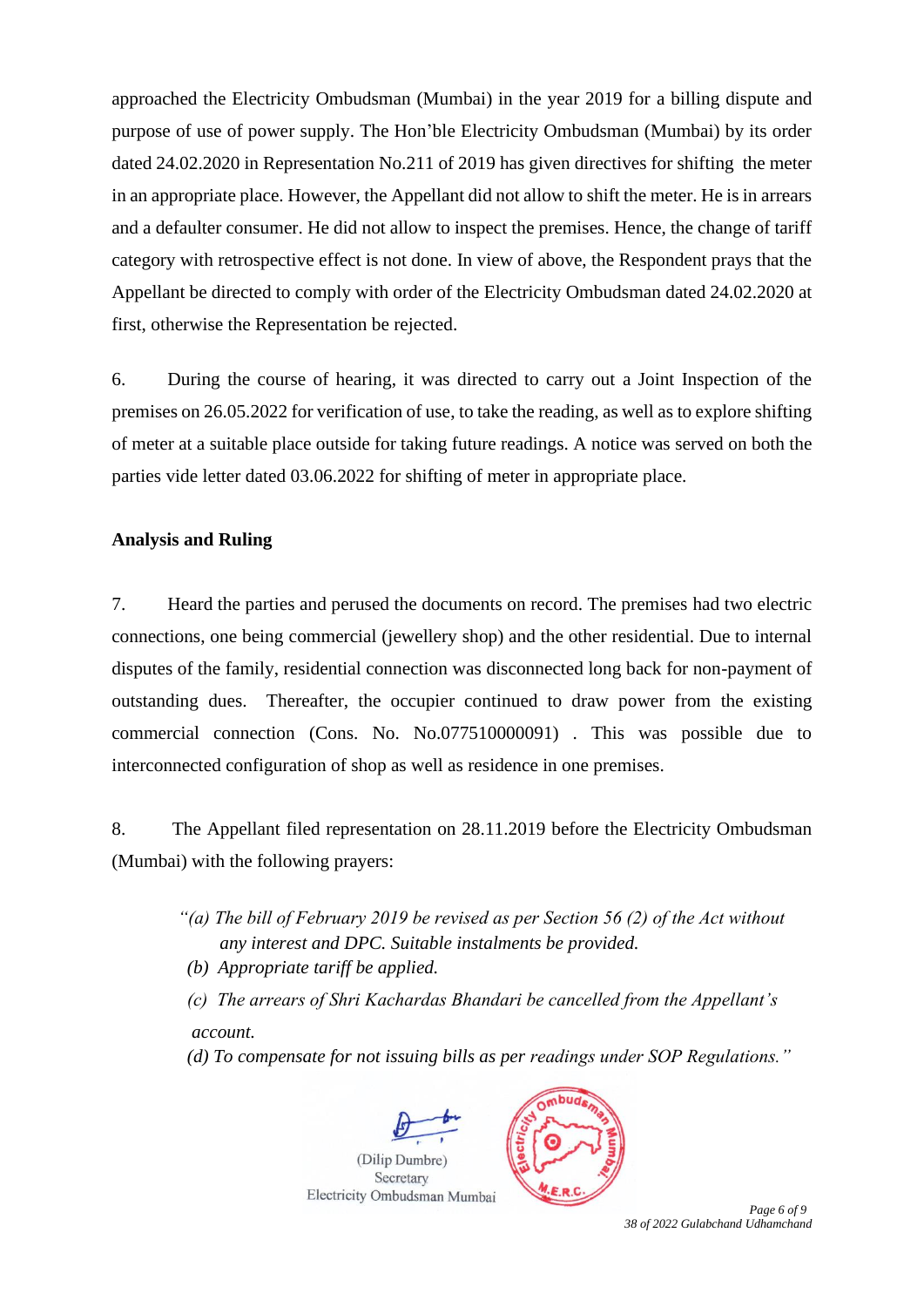After hearing and perusal of documents on record, the Electricity Ombudsman (Mumbai) by its order dated 24.02.2020 in Representation No.211 of 2019 directed as below:

- *"(a) Respondent to serve notice under Section 163 of the Act to the Appellant to take the reading. If the readings thus become available, then each month bill be calculated on average basis dividing the total consumption by total months. Slab benefits for each month shall be given for each month during the entire period of accumulation.*
- *(b) If the Appellant does not cooperate in taking the reading, appropriate police Complaint be filed against the Appellant.*
- *(c ) The Appellant is allowed to pay the amount due in six monthly instalments along with the current bill without DPC and interest.*
- *(d) Meter may be taken out of the premises for convenience of the meter reading.*
- *(e ) The Appellant may apply for fresh Residential connection."*

As per these directions, the Appellant paid the outstanding dues of earlier residential connection only. However, the Appellant did not apply for a fresh Residential connection; instead, he has applied for change of purpose of the existing connection from commercial to residential. The Respondent also failed to discharge its duties for shifting of meter to an appropriate place for the convenience of taking meter readings and the Appellant did not allow the Respondent to enter the premises. No legal action was taken as per law. The compliance of this order was only partially done by both the parties. Hence, this has an interlink with the instant representation.

9. The Appellant has applied for a change of tariff category through online web portal on 13.02.2021. The Respondent did not do so due to noncompliance of the previous order of the Hon'ble Electricity Ombudsman. Hence, the Appellant approached the Hon'ble Electricity Ombudsman again on 16.03.2022 with his main prayer for change of tariff category from Commercial to Residential with retrospective effect from March 2021 for the existing commercial connection of the shop which is closed since the last many years.



*38 of 2022 Gulabchand Udhamchand*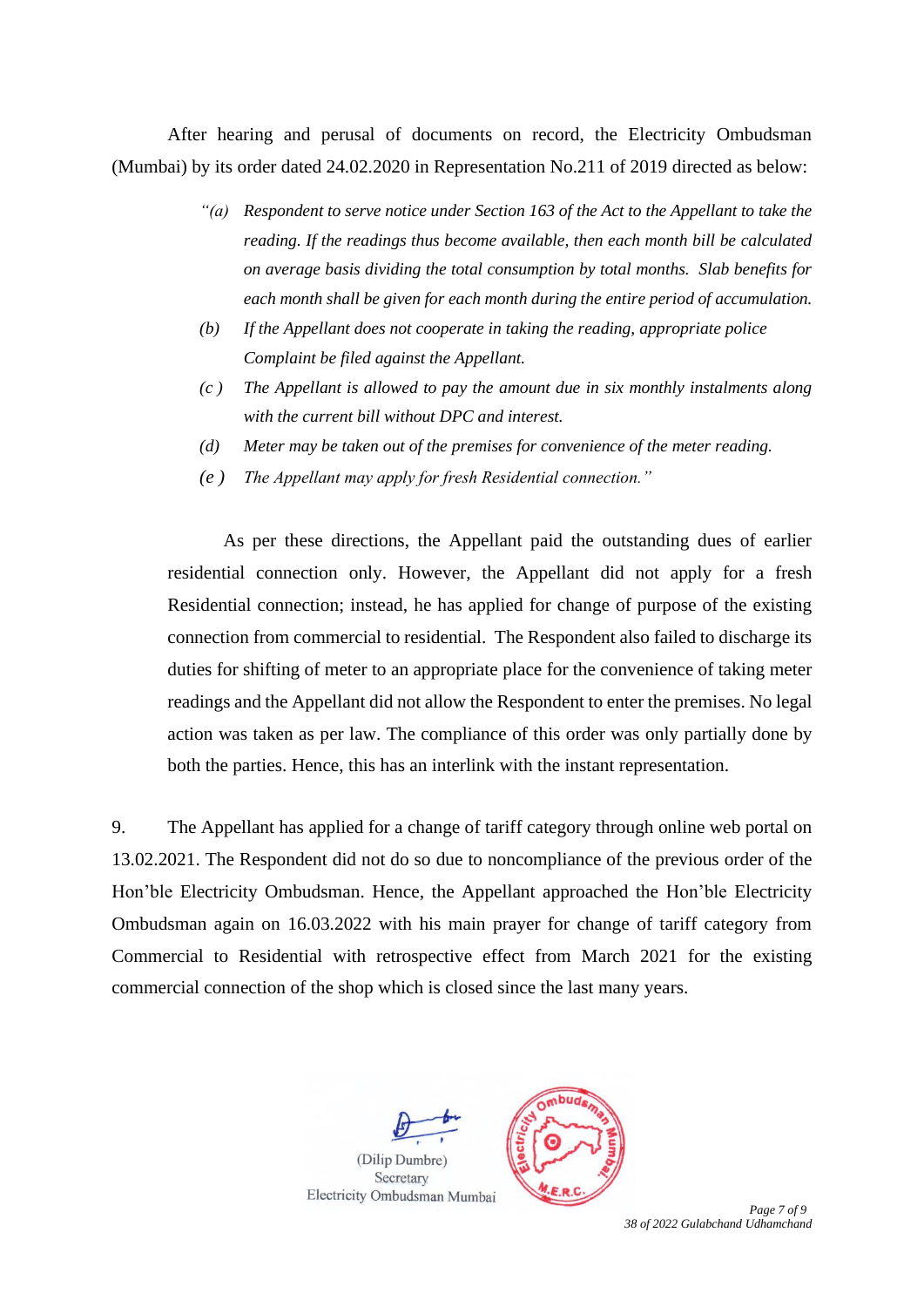10. During the hearing of the instant Representation, it was directed to carry out a joint inspection of the premises on 26.05.2022 for verification of use, to take the reading, as well as to explore shifting of meter at a suitable place for taking future readings.

11. As per the direction, the Respondent carried out a spot inspection on 26.05.2022 and confirmed that the purpose of power supply is for Residential use only. Further, this office, by its letter dated 03.06.2022 directed both the parties to shift the meter to an appropriate place as per law. In accordance with the directive, the Respondent in coordination with the Appellant finally shifted the meter on 07.06.2022 and accordingly informed by letter to this office.

12. The Appellant, by his email dated 07.06.2022 has informed that the Appellant paid the processing fee of Rs.236/- and additional security deposit of Rs.2310/- for change in tariff category.

13. The compliance of the previous order of the Hon'ble Electricity Ombudsman dated 24.02.2020 regarding shifting of meter was done only on 07.06.2022. So far, the Appellant hesitated to cooperate with the Respondent which resulted in average billing most of the time. The Appellant unilaterally started to pay some tentative amount, assuming that the bill is of residential tariff category, from the date of application for change of tariff category. This resulted in the Appellant being in arrears. Hence, he does not deserve to be billed on residential tariff category with retrospective effect from the billing month of April 2021 as per his application for change in tariff category, as he himself is responsible for not following the directions as per law.

14. In view of the above, I pass the following order: -

The Respondent is directed:

- a) to revise the bill by withdrawing interest and delayed payment charges from February 2021 onwards till the date of issue of this order.
- b) to change the tariff category from Commercial to Residential from the billing month of June 2022 onwards.
- c) The other prayers of the Appellant are rejected.



*38 of 2022 Gulabchand Udhamchand*